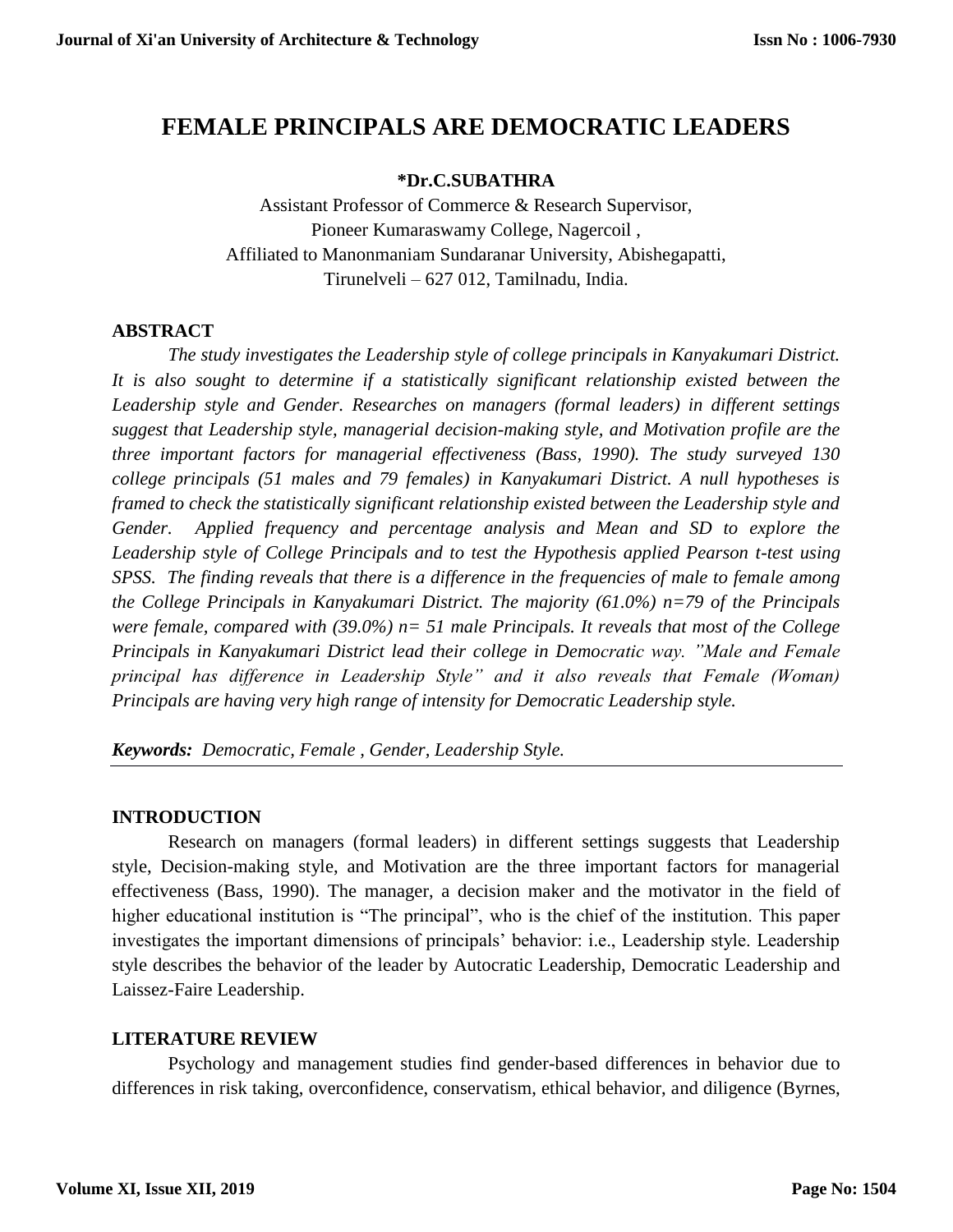et al., 1999; Nettle, 2007; Schmitt et al., 2008). Recent behavioral economics literature also shows that economic behavior differs by gender because women are more averse to risk and competition and because their preferences are more situation-specific (Barber and Odean, 2001; Croson and Gneezy, 2009; Niederle, and Vesterlund, 2007).

Empirical evidence supports gender-based differences in financial and business decision making (Sunden, and Surette, 1998; Hoppe and Korb, 2013). According to recent work, some of the differences may persist as the focus shifts from an average woman to financial experts like female CEOs of financial institutions. For example, female mutual fund managers are found to be as overconfident as men but maintain the gender specific higher aversion to risk and competition (Beckmann and Menkhoff, 2008). While performance of mutual funds with female CEOs may not differ from that of male managed funds, female CEOs have more consistent performance over time suggesting that female managers' past performance is a better indicator of future performance (Lofton, 2011). According to the Hedge Fund Research Inc., female hedge fund managers' return outperforms that for the industry as a whole.

### **OBJECTIVES OF THE STUDY**

Following are the objectives of the present study:

- To examine the Leadership style of the College principals in Kanyakumari District.
- To study the relationship between the Leadership style of College principals in Kanyakumari District and their Gender.
- To check the level of intensity for Democratic Leadership style among the female college Principals in kanyakumari District.

# **HYPOTHESIS**

On the basis of predefined objectives of the present study the following null hypothesis was formulated:

**Ho.** There is no relationship between the Leadership style of college principals in Kanyakumari District and their Gender**.**

#### **METHODOLOGY**

The present study is conducted in Kanyakumari District, which is a tiny district in Tamil Nadu. The population for the purpose of the study is the College Principals in Kanyakumari District. The researcher has taken five types of colleges in Kanyakumari district viz., Arts & Sciences (n=24), Engineering Colleges (n=31), Polytechnic Colleges (n=21), Nursing College (n=20) and Education Colleges (n=34) as the target group for the purpose of this study. As the researcher had taken whole population of the target group as a population for the purpose of this study, it is a census survey. This study employed a survey questionnaire. The questionnaire included two parts: Demographic Questions are the first part of the questionnaire which includes Age, Gender, Type of college, Teaching experience and Administrative experience of the college principal. Leadership Style Questionnaire (Lewin, Lippit and White (1939), aims to testing the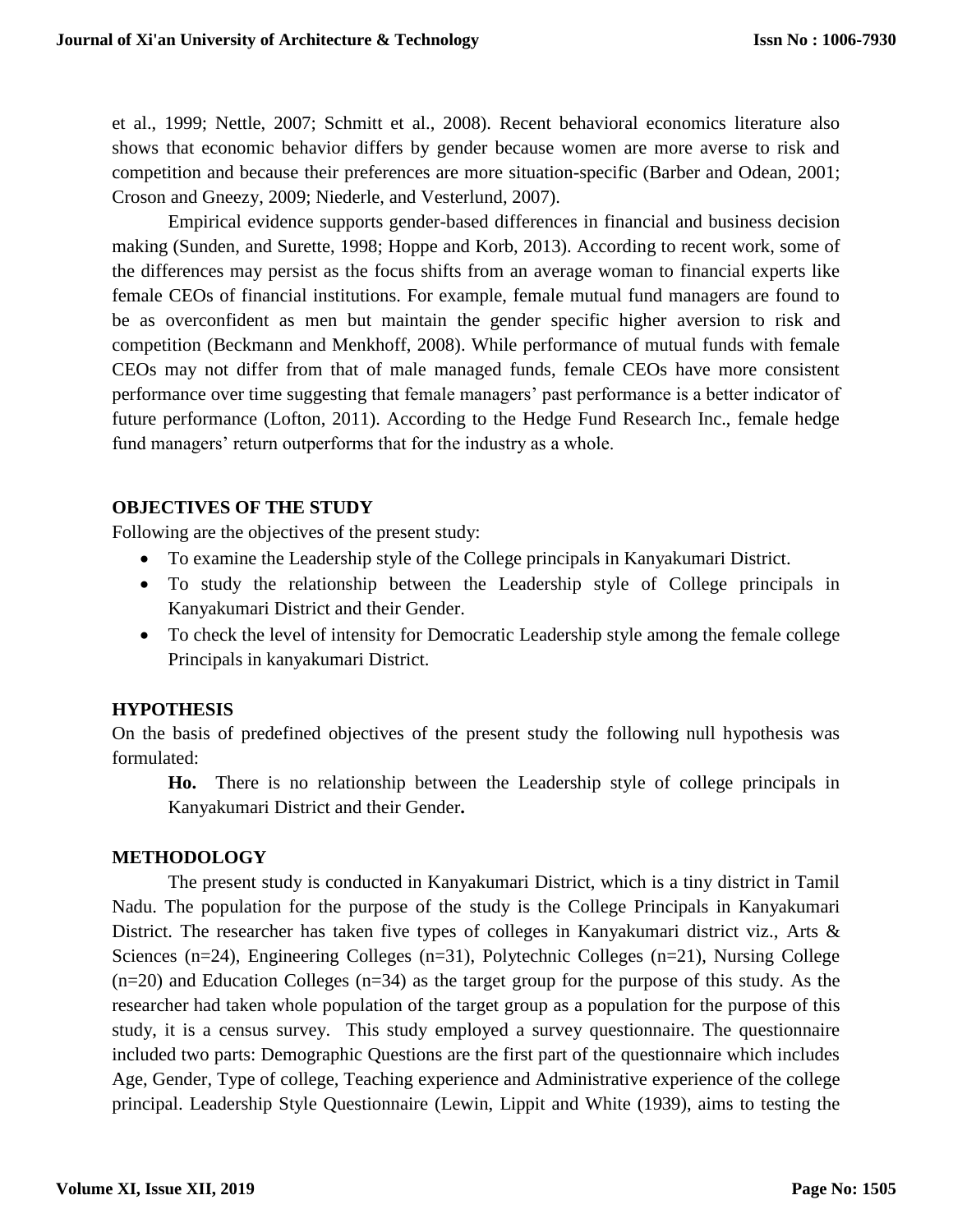preference towards Principals' Leadership style by Autocratic, Democratic or Laizzes-faire. To explore the Leadership style of College Principals in Kanyakumari District applied descriptive statistics (mean and percentage) using SPSS.The t-test for quality of means was employed to test the significant differences between the Male and Female Principals.

## **ANALYSIS AND INTERPRETATION**

### **GENDER WISE DISTRIBUTION**

Frequency and percentage of Gender of the respondents shows that 51 Principals were male and 79 Principals were female, as shown in figure. 1. There was found to be a difference in the frequencies of male to female among the College Principals in Kanyakumari District. The majority 61.0% of the Principals were female, compared with 39.0% male Principals.



**Figure 1. Percentage Distribution by Gender**

#### **LEADERSHIP STYLE**

Frequency and percentage of the respondents Leadership style is shown in Table.1. It shows that the majority of the respondents  $33.1\%$  (n= 43) scored very high range level of intensity for the Democratic leadership style followed by  $31.5\%$  (n= 41) in Autocratic leadership style. It also shows that 26.9% (n= 35) scored high range level of intensity for the democratic leadership style followed by Autocratic Leadership style. That means the majority of respondents scored within high range and very high range for the Democratic leadership style.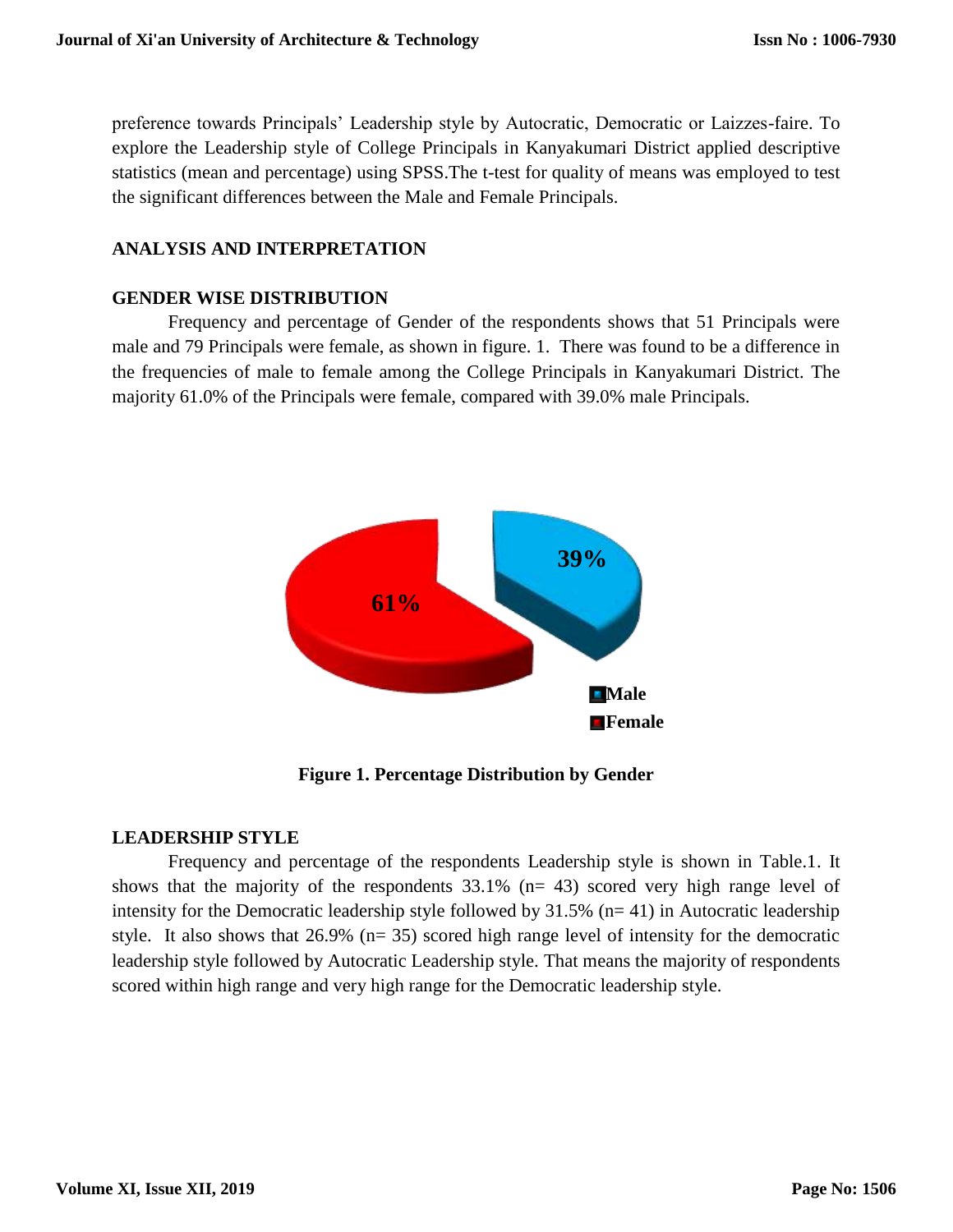| <b>LEADERSHIP</b><br><b>STYLE</b> | <b>VERY</b><br>LOW<br><b>RANGE</b> | <b>LOW</b><br><b>RANGE</b> | <b>MODERATE</b><br><b>RANGE</b> | <b>HIGH</b><br><b>RANGE</b> | <b>VERY</b><br><b>HIGH</b><br><b>RANGE</b> | <b>TOTAL</b> |
|-----------------------------------|------------------------------------|----------------------------|---------------------------------|-----------------------------|--------------------------------------------|--------------|
|                                   | n 19                               | n 19                       | n 23                            | n 28                        | n 41                                       | 130          |
| <b>AUTOCRATIC</b>                 | $(14.6\%)$                         | $(14.6\%)$                 | (17.7%)                         | (21.5%)                     | (31.5%)                                    | $(100\%)$    |
|                                   | n 22                               | n 12                       | n 18                            | n 35                        | n 43                                       | 130          |
| <b>DEMOCRATIC</b>                 | $(16.9\%)$                         | $(9.2\%)$                  | $(13.8\%)$                      | $(26.9\%)$                  | $(33.1\%)$                                 | $(100\%)$    |
|                                   | n 36                               | n 26                       | n 15                            | n 24                        | n 29                                       | 130          |
| <b>LAISSEZ-</b>                   | (27.7%)                            | $(20.0\%)$                 | $(11.5\%)$                      | $(18.5\%)$                  | $(22.3\%)$                                 | $(100\%)$    |
| <b>FAIRE</b>                      |                                    |                            |                                 |                             |                                            |              |

**Table 1. Leadership Style of the college principal (Frequency and Percentage)**

Source: Primary data

# **RELATIONSHIP BETWEEN LEADERSHIP STYLE AND GENDER.**

**Ho. There is no relationship between the Leadership styles of college principals in Kanyakumari District and their Gender.**

| Independent Sample 1-1est for Gender and Leadership style of respondent |                                |                                                                |       |                                                        |        |                       |  |
|-------------------------------------------------------------------------|--------------------------------|----------------------------------------------------------------|-------|--------------------------------------------------------|--------|-----------------------|--|
| <b>VARIABLES</b>                                                        |                                | Levene's<br><b>Test</b><br>for Equality of<br><b>Variances</b> |       | for<br><b>Equality</b><br>t-test<br>of<br><b>Means</b> |        |                       |  |
|                                                                         |                                | $\mathbf F$                                                    | Sig.  | t                                                      | df     | Sig. $(2-$<br>tailed) |  |
| <b>AUTOCRATIC</b>                                                       | Equal<br>variances<br>assumed  | 17.688                                                         | 0.000 | $-8.578$                                               | 128    | 0.000                 |  |
|                                                                         | Equal variances not<br>assumed |                                                                |       | $-7.717$                                               | 72.578 | 0.000                 |  |
| <b>DEMOCRATIC</b>                                                       | variances<br>Equal<br>assumed  | 38.22                                                          | 0.000 | $-9.831$                                               | 128    | 0.000                 |  |
|                                                                         | Equal variances not<br>assumed |                                                                |       | $-8.576$                                               | 65.091 | 0.000                 |  |
| <b>LAIZZES-</b>                                                         | variances<br>Equal<br>assumed  | 0.877                                                          | 0.351 | $-6.872$                                               | 128    | 0.000                 |  |
| <b>FAIRE</b>                                                            | Equal variances not<br>assumed |                                                                |       | $-6.543$                                               | 89.573 | 0.000                 |  |

**Table. 2 Independent Sample T-Test for Gender and Leadership style of respondent**

Source: Primary data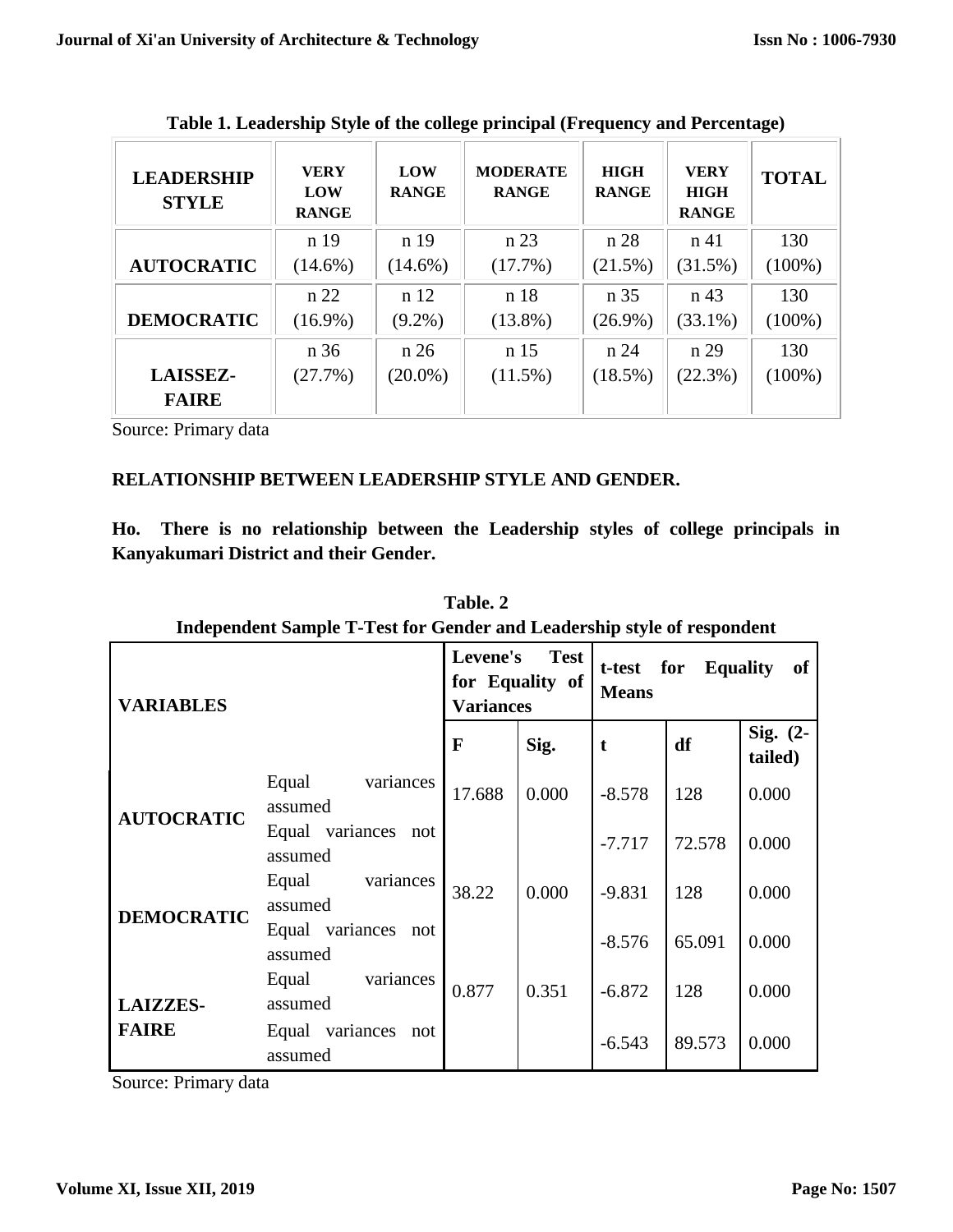The t-test results in Table 2. shows, Democratic Leadership Levene's Test for Equality of Variances significance level is below 0.05 and the F value is large (F=38.220, p=.000). This indicates that the variances are heterogeneous, therefore 'equal variances not assumed' rows result was considered. The t-test of Equality of means score in the 'equal variances not assumed' row is (p=.000) which is less than 0.05 significance level; therefore there is a statistically significant difference between the means of the two group.

As per the result, in all the three Leadership style there is a statistically significant difference between the means of the two group viz., male and female principal. Therefore the null hypothesis is not accepted. **"Male and Female principal has difference in Leadership Style"**

# **DEMOCRATIC LEADERSHIP STYLE AMONG THE FEMALE COLLEGE PRINCIPALS**

The cross tabulation of the leadership style of male and female college principals is shown below.

|                        |               | <b>DEMOCRATIC</b>                         |                                |                                   |              |                                            |              |
|------------------------|---------------|-------------------------------------------|--------------------------------|-----------------------------------|--------------|--------------------------------------------|--------------|
|                        |               | <b>VERY</b><br><b>LOW</b><br><b>RANGE</b> | <b>LOW</b><br><b>RANGE ATE</b> | <b>MODER HIGH</b><br><b>RANGE</b> | <b>RANGE</b> | <b>VERY</b><br><b>HIGH</b><br><b>RANGE</b> | <b>Total</b> |
| <b>PRINCIPALS Male</b> |               | 22                                        |                                |                                   |              | 10                                         | 51           |
| <b>GENDER</b>          | <b>Female</b> |                                           |                                | 10                                | 35           | 33                                         | 79           |
| Total                  |               | 22                                        | 12                             | 18                                | 35           | 43                                         | 130          |

**Table. 3. Cross Tabulation of Gender and Leadership Style**

Source: Primary data

It reveals that females are having high range and very high range of intensity for Democratic Leadership style.



**Figure. 2. Cross Tabulation of Gender and Leadership Style**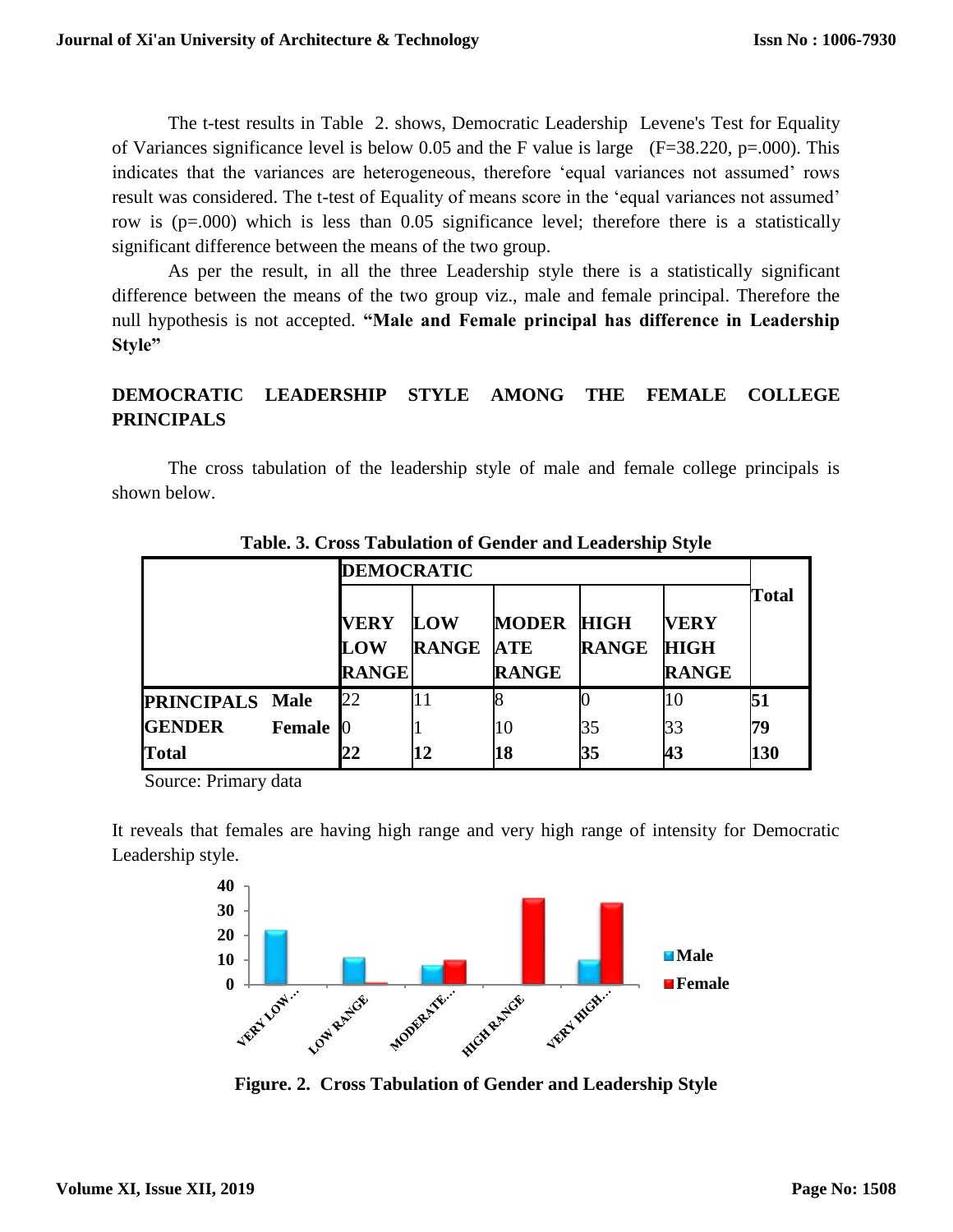# **FINDINGS**

- Based on the data collected, there was found to be a difference in the frequencies of male to female among the College Principals in Kanyakumari District. The majority (61.0%)  $n=79$  of the Principals were female, compared with (39.0%)  $n=51$  male Principals. This result may give us an indication that females position as Principal than male.
- The majority of College Principals, n=43 (33.1%) has scored in the Very high range of intensity for Democratic Leadership style. Comparatively higher than the score of all the other styles. 35 Principals have scored high range of intensity for this style. And only 22 respondents have scored the low range of intensity for this style. It reveals that most of the College Principals in Kanyakumari District lead their college in Democratic way.
- As per the result, in all the three Leadership style there is a statistically significant difference between the means of the two group viz., male and female Principal. Therefore the null hypothesis is not accepted. There is statistically significant relationship existed between the Leadership style of college principals in Kanyakumari District and their Gender**. Gender plays a role in adoption of Leadership style.**
- Female Principals are having very high range of intensity for Democratic Leadership style.

# **SUGGESTIONS**

The researcher made the following suggestions from the findings of the study :

- The study reveals that less than 50 percent of the college principals are in very high range of intensity for democratic Leadership Styles. That shows that the remaining 50% or more than 50% of principals are having a very low level of intensity for these Leadership Behaviours. Thus it is suggested that effective leadership training should be given to the college principals in Kanyakumari District focusing on managerial Leadership behavior.
- As there is a statistically significant relationship existed between Gender and Leadership style, and females are having very high range of intensity for Democratic Leadership style, female may be given a preference to lead the institution in Democratic way.

# **CONCLUSION**

From the study it is clear that the College Principals in Kanyakumari District are not alike in the adoption of their Leadership style. Each Principal has his or her own style. As there is a statistically significant relationship existed between Gender and Leadership style, Gender played a role in the adoption of Leadership style of the College Principals in Kanyakumari District. Thus, it was inferred that leadership emerges from within the person based on gender. And from the study it is also evident that female are democratic leader. According to Lewin's study democratic style of leadership is considered as the most effective leadership style. Here the leaders offer all helps to group members, and they themselves participating in the group. The leader believes in allowing participatory management and group members are free to give their opinion, decision-making is cooperative and members having a sense of belonging. In Lewin's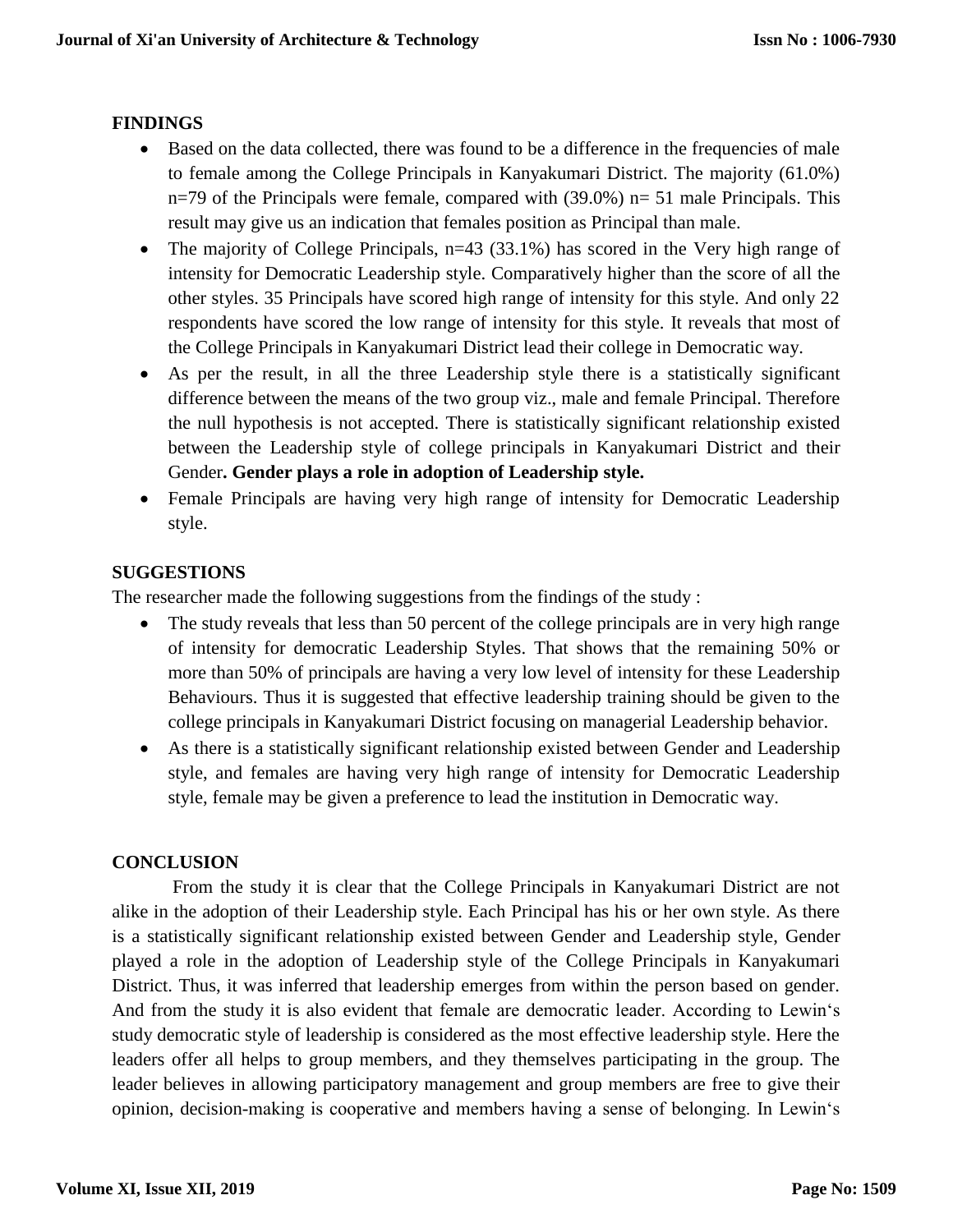study, children in this group were less productive than the members of the Autocratic group, but their contributions were of a much higher quality. Participative leaders encourage group members to participate, but retain the final say over the decision-making process. Group members feel engaged in the process and are more motivated and creative.

### **REFERENCES**

- Acker, S. (Ed.) (1989). *Teachers, gender, and careers.* New York: Falmer.
- Bartol, K. M., & Martin, D. C. (1986). Women and men in task groups. In R.D. Ashmore & F. K. Del Boca (Eds.), *The social psychology of female– male relations* (pp. 259–310). Orlando, FL: Academic.
- Beck, T. ,P. Behr, A. Guettler (2013). Gender and Banking: Are Women Better Loan Officers? *Review of Finance.* 17: 1279–1321.
- Cheaupalakit, Panpim, (2002), *The leadership styles of male and female higher education administrators in Thailand.* Ph.D., Illinois State University.
- Chliwniak, L. (1997). Higher education leadership: Analyzing the gender gap. *ASHE– ERIC Higher Education Report, 25.*
- Eagly, A.H. & Johnson, B.T. (1990). Gender and leadership style: A meta-analysis. *Psychological Bulletin, 108*, 233–256.
- Joshi, J., & Tomar, A. (2003).*Leadership in Women*, University News, Vol. 41(09), March 3-9, p. 2-4.
- Kothari, C.R., "Research Methodology Methods and Techniques", New Age International Pvt., Publisher, 2006.
- Subathra, C. A Study on Principals' Decision Making Style, *Published in " Next Best Practices for emerging Business World"* with ISBN No. 978-93-84743-41-3, Pg no. 156- 160, Feb 2015.
- Subathra, C. Leadership Style of Higher Education Leader, *Published in "Education in India: Challenges and Perspectives" a Vergal Publications,* ISBN No. 978-93-85109- 03-4, Pg no. 345-348, March 2015.
- Subathra, C. The relationship between principals' Leadership style and Demographic profile, *publications in B-Digest, Contemporary Business Conundrum, Oct 2014, ISBN* No.:978-93-84734-04-6, Pg 65-69.
- Subathra. C, (2015), "The College Principals' in Kanyakumari District: Leadership Style, Decision Making Style and Motivation Profile – A Study" Thesis Submitted To Manonmaniam Sundaranar University in partial fulfillment of the requirements for the award of the degree of doctor of philosophy in Commerce.
- Subathra. C, *"Analysing the Leadership Behaviour of College Principals"* International Journal for Studies in Management and Planning, e-ISSN: 2395-0463, Impact Factor 3.512, Volume 01, Issue 11, December 2015, Pg.112-122. Available online: http://internationaljournalofresearch.org.